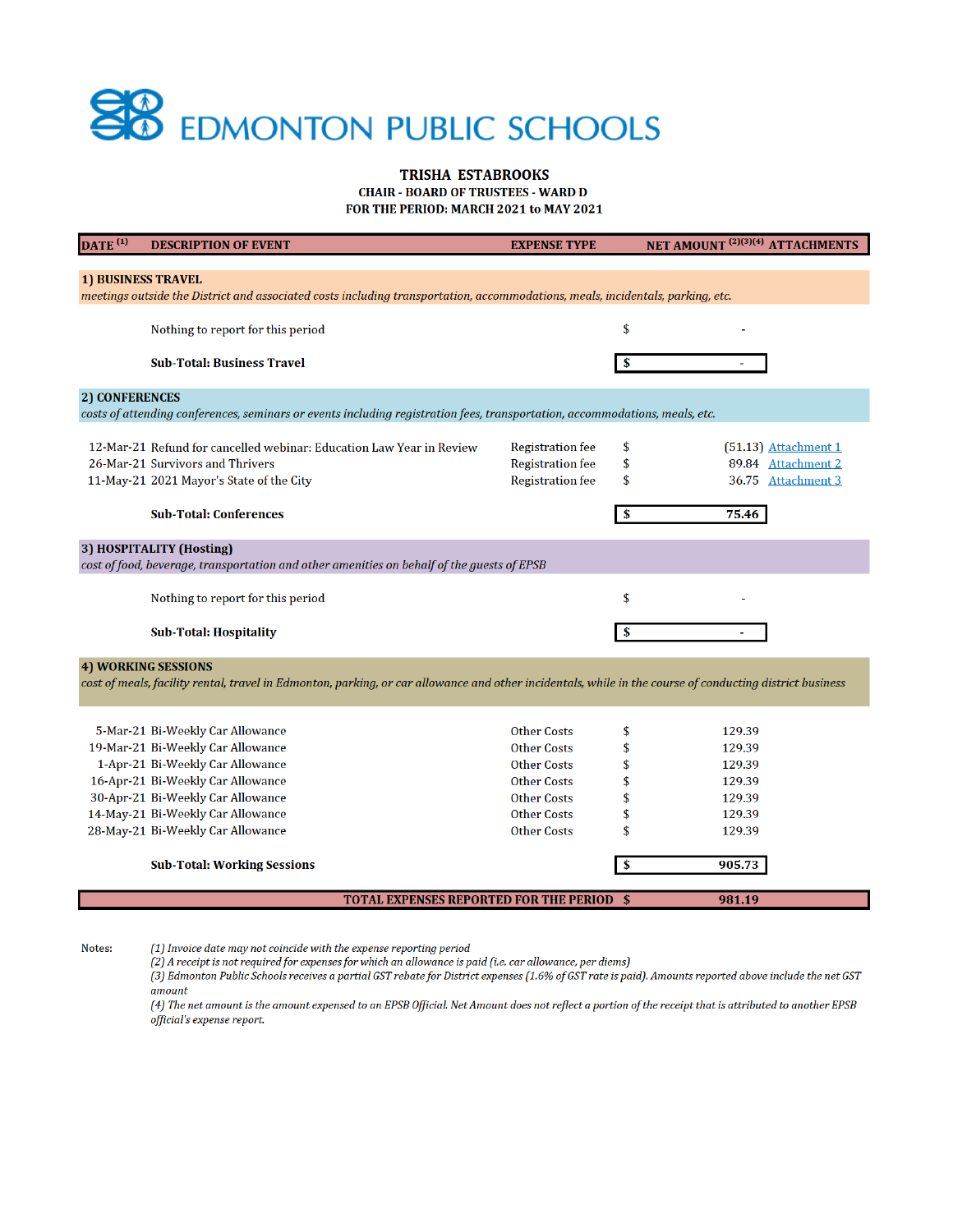

### **Fwd: Register Now - Education Law Year in Review 2020/S'inscrire maintenant - Droit de l'éducation: Revue de jurisprudence 2020**

4 messages

**Trisha Estabrooks** <trisha.estabrooks@epsb.ca> To:

Fri, Jan 29, 2021 at 9:45 AM

Morning,

Could you register me for this (and put in my calendar)? Thanks mucho, Trisha.

---------- Forwarded message --------- From: McLennan Ross LLP <McLENNAN@mross.com> Date: Thu, Jan 28, 2021 at 2:23 PM Subject: Register Now - Education Law Year in Review 2020/S'inscrire maintenant - Droit de l'éducation: Revue de jurisprudence 2020 To: <Trisha.Estabrooks@epsb.ca>



Insights Blogs Contacts

# **Register Now Education Law Year in Review 2020**

## **S'inscrire maintenant**

# **Droit de l'éducation: Revue de jurisprudence 2020**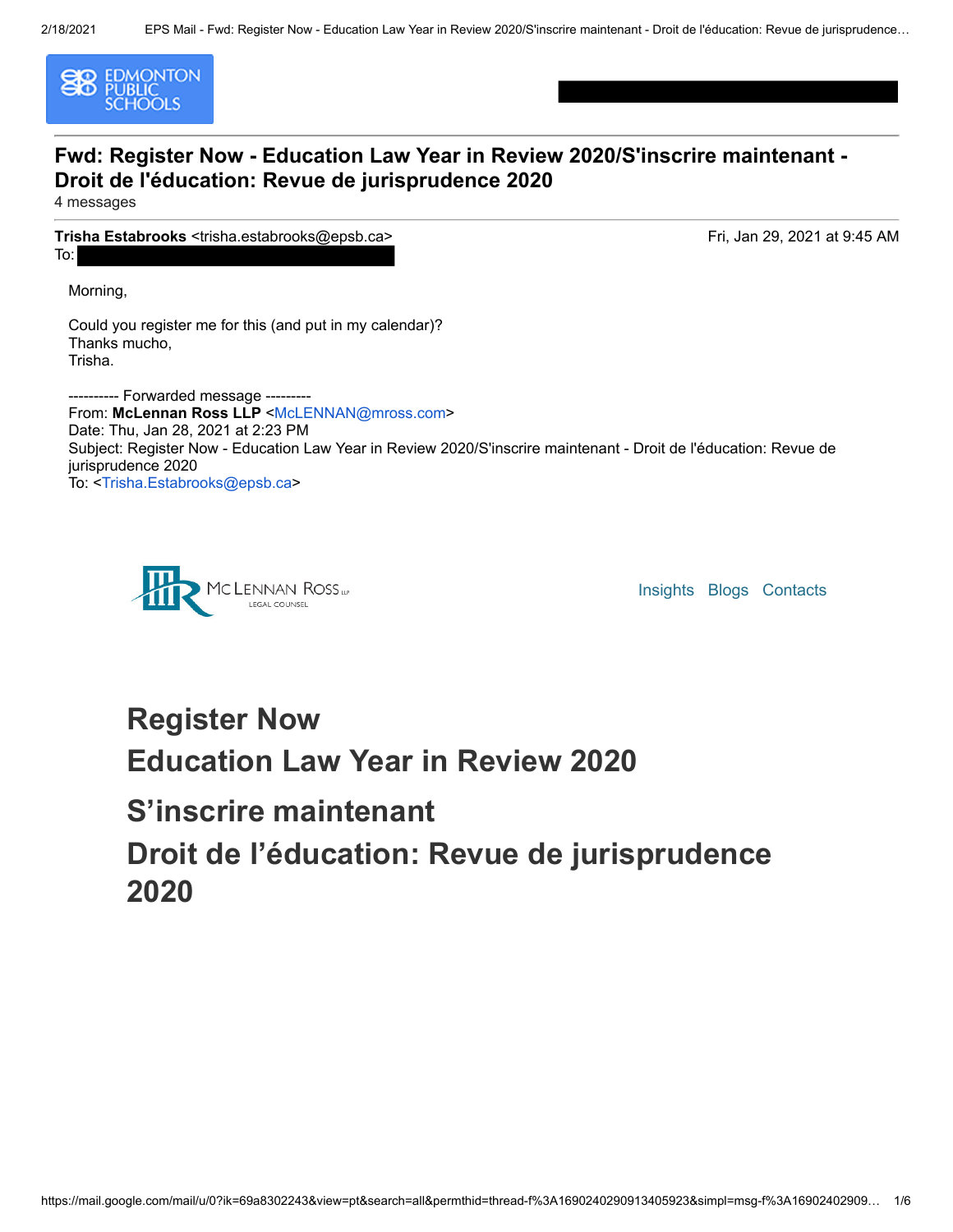2/18/2021 EPS Mail - Fwd: Register Now - Education Law Year in Review 2020/S'inscrire maintenant - Droit de l'éducation: Revue de jurisprudence…



### **Education Law Year in Review 2020**

Please join McLennan Ross for the Education Law Year in Review 2020 presented by Teresa Haykowsky, David Risling, James Lingwood, Jennifer Davis and Allison Rudzitis.

The webinar will include a summary of the most significant and interesting cases impacting Alberta school authorities in the areas of labour and employment law affecting teachers and nonteaching staff, arbitral case law, human rights, the duty to accommodate, OHS updates, psychological harassment, student safety, privacy and updates in commercial law with a focus on commercial leases.

The focus will be on providing practical comments on how changes to the law will affect the work done by school authorities in 2021 and lessons learned over the past year.

**Who Should Attend:** School Boards, Superintendents, System Leaders, Board Chairs, Vice-Chairs and Secretary Treasurers.

**Date:** February 26, 2021 **Time:** 9:00 AM - 12:00 PM **Cost:** \$50 per registration link

**Click the button below to register!**

Register Now

Teresa Haykowsky **David Risling**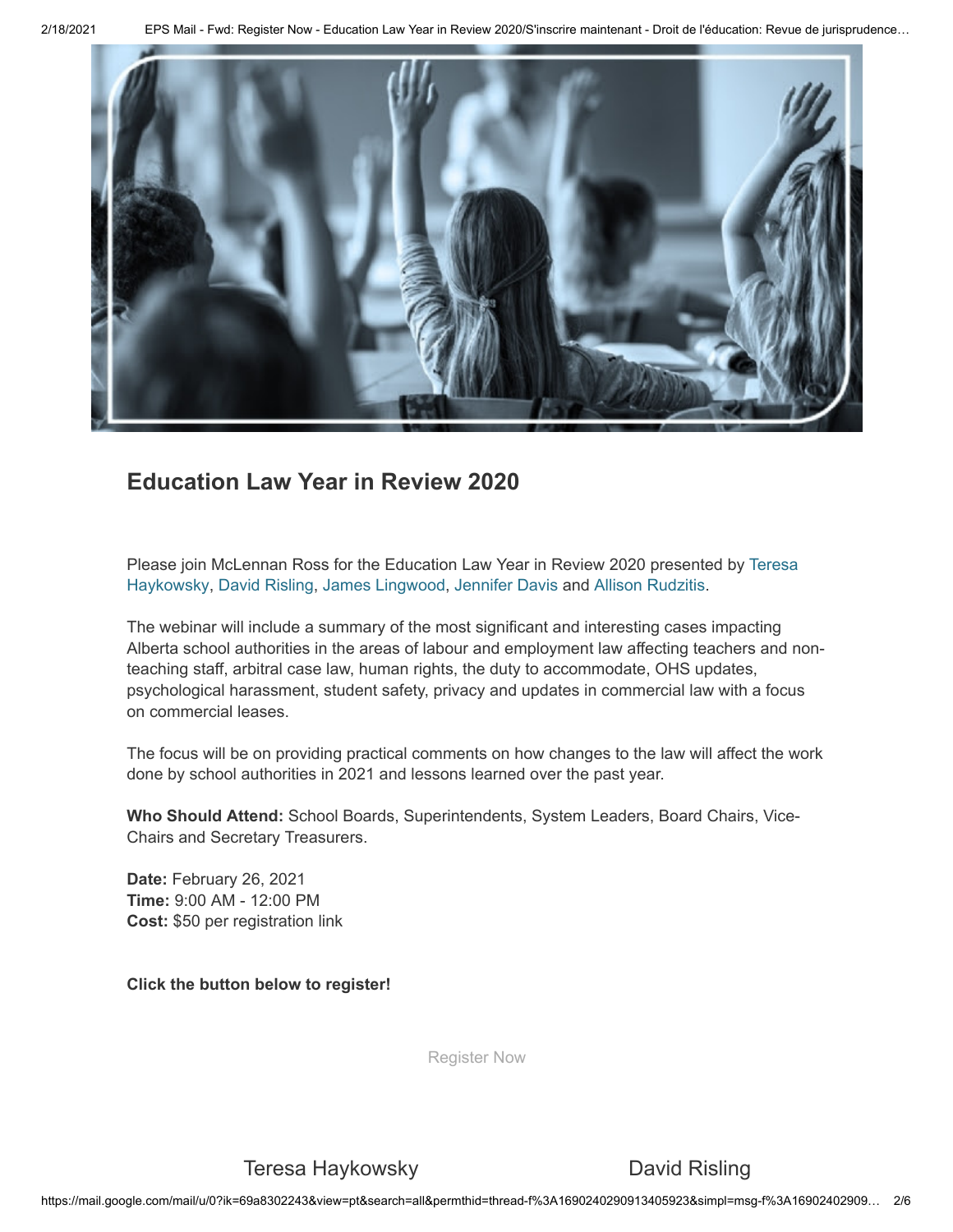2/18/2021 EPS Mail - Fwd: Register Now - Education Law Year in Review 2020/S'inscrire maintenant - Droit de l'éducation: Revue de jurisprudence…



**Partner** 780.482.9247 thaykow ky@mro com



**Partner** 780.482.9114 dri ling@mro com



James Lingwood **Partner**  780.482.9237 jlingwood@mro com



Jennifer Davis **Associate** 780.482.9138 jdavis@mross.com



Allison Rudzitis **Associate** 780.482.9139 arudzitis@mross.com

### **Droit de l'éducation: Revue de jurisprudence 2020**

Reste à l'affût des développements de 2020 dans le domaine du droit de l'éducation.

Rejoignez Me Teresa Haykowsky et Me Marie-Pier Leduc pour un webinaire vendredi le 5 mars de 9h00 à 12h00.

La formation en ligne comprendra un résumé de la jurisprudence importante et intéressante de 2020 dans les domaines du droit de l'éducation, du droit du travail, du droit de l'emploi, de l'arbitrage de griefs, des droits et libertés des personnes, des accommodements raisonnables, de la santé et sécurité en milieu du travail, du harcèlement psychologique, du droit à la vie privée en milieu du travail et des développements dans le domaine des baux commerciaux.

Les modératrices discuteront de solutions pratiques à l'aide d'exemples concrèts tirés de la jurisprudence de 2020 afin de vous aider dans votre gestion scolaire quotidienne, et ce, peu importe votre rôle au sein du conseil scolaire.

**Date:** le 5 mars 2021 **L'heure:** 9h00 à 12h00 **Cout:** \$50 par lien

**Cliquez sur le bouton ci dessous pour vous inscrire!**

S'inscrire

Teresa Haykowsky **Associé**

Marie-Pier Leduc **Sociétaire**

https://mail.google.com/mail/u/0?ik=69a8302243&view=pt&search=all&permthid=thread-f%3A1690240290913405923&simpl=msg-f%3A16902402909… 3/6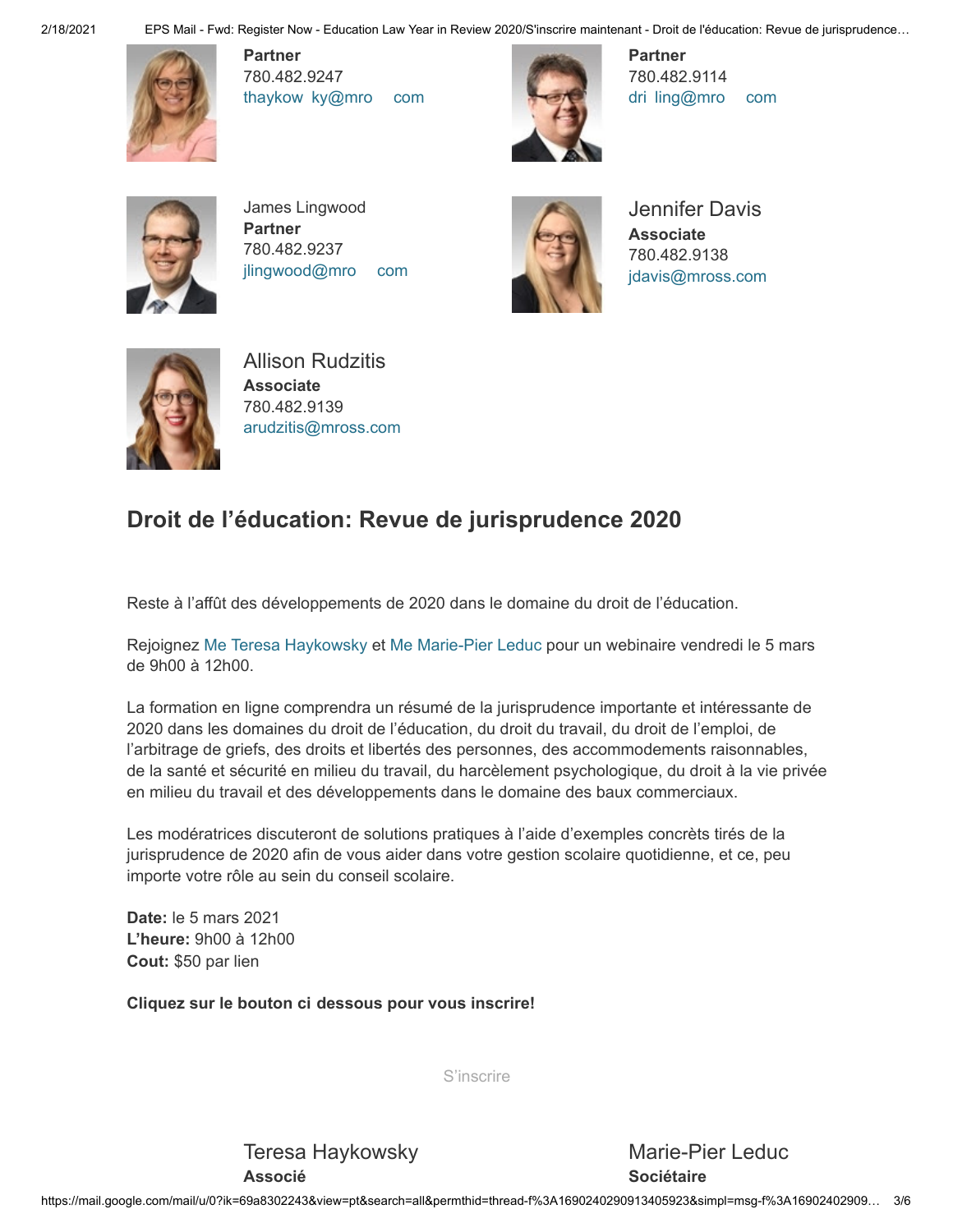2/18/2021

EPS Mail - Fwd: Register Now - Education Law Year in Review 2020/S'inscrire maintenant - Droit de l'éducation: Revue de jurisprudence...



780.482.9247 thaykowsky@mross.com



867.766.7679 mleduc@mross.com



View online

To unsubscribe from McLennan Ross LLP Legal Counsel alerts and invitations please click here or email: mclennan@mross.com This email has been sent by: McLennan Ross LLP, 600 - 12220 Stony Plain Road, Edmonton, AB T5N 3Y4



**Trisha Estabrooks** Board Chair, Trustee Ward D **Edmonton Public School Board** <d「<sup>n</sup>bſ<sup>`</sup><i<sup>n</sup>b"∆b<sup>2</sup> (Amiskwacîwâskahikan), Treaty 6 Territory cell: 780 292 5215 office: 780 429 8016 @TrishEstabrooks

Trisha Estabrooks <trisha.estabrooks@epsb.ca> To: McLennan Ross LLP <McLENNAN@mross.com> Cc:

Wed, Feb 17, 2021 at 12:56 PM

Good afternoon. We now have a conflict on this date and need to cancel the registration. Please advise if we need to do anything more to process a refund.

Thank you,

[Quoted text hidden]

Brien Davis <bdavis@mross.com> To: Trisha Estabrooks <trisha.estabrooks@epsb.ca> Cc:

Thu, Feb 18, 2021 at 10:31 AM

Good morning,

Thank you for advising us of the change of plans. Please note that I have now processed the cancellation and a refund will be issued.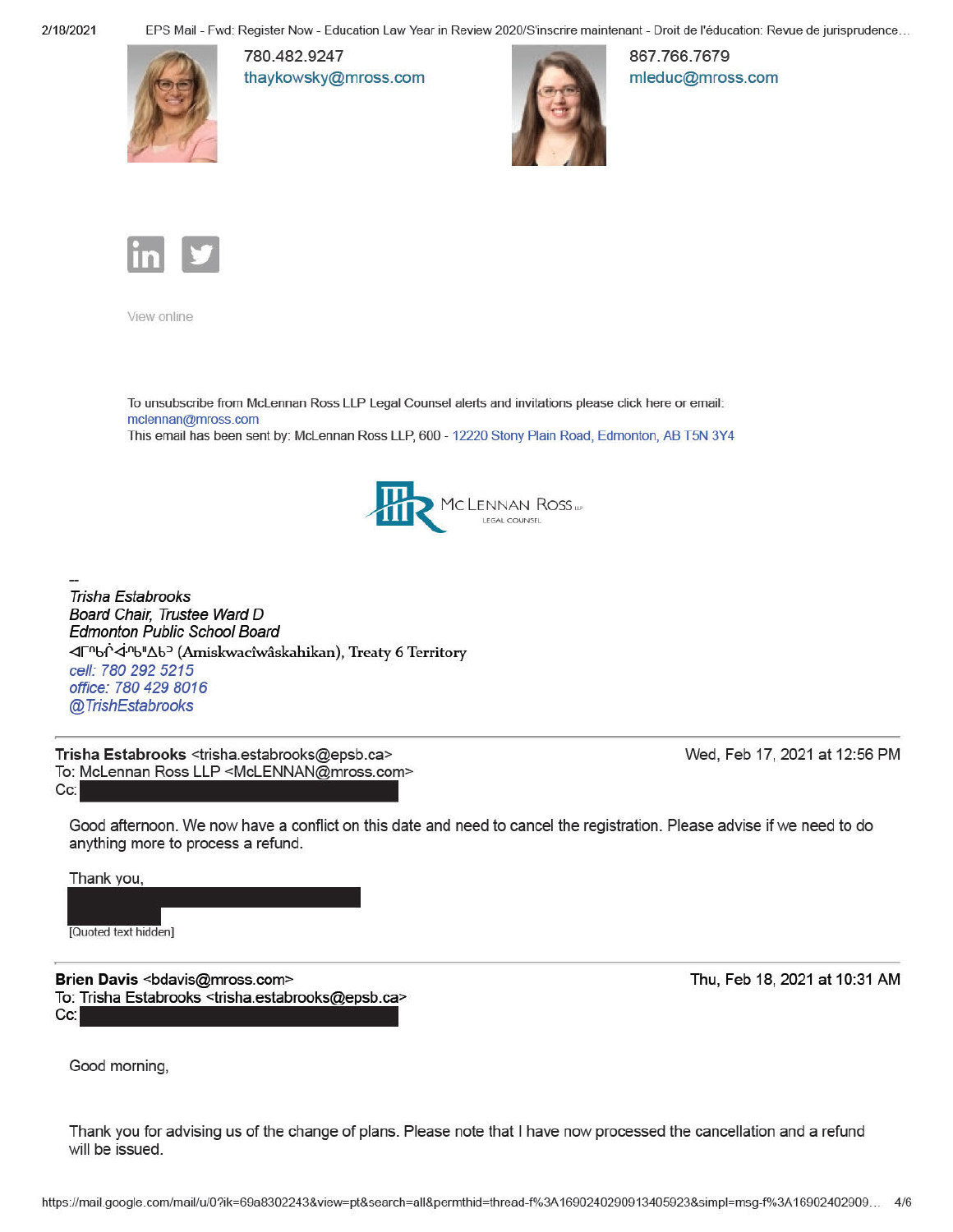Thank you,

-Brien



**Brien Davis** | Marketing Coordinator | direct 780.482.9315 | toll free 1.800.567.9200 | fax 780.482.9100 **McLennan Ross LLP** | www.mross.com | COVID-19 Resources Centre | Member of Meritas 600 McLennan Ross Building, 12220 Stony Plain Road, Edmonton, AB T5N 3Y4

This e-mail may contain confidential information and be subject to solicitor-client privilege. If received in error, please delete and advise sender. Thank you.

McLennan Ross LLP is following the directions of the Chief Medical Officer of Alberta. Putting our clients first has always been a mandate of McLennan Ross LLP's client satisfaction promise. To that end, we are limiting in-person meetings and guests to our office at this time. Please check with your lawyer prior to coming to our office to determine if your matter can be handled remotely. We are happy to accommodate clients or colleagues by connecting electronically through WebEx, phone or email. We thank you for your patience during this difficult time. Please reference our COVID-19 Resource Page for up to date information.

**From: On Behalf Of** Trisha Estabrooks **Sent:** Wednesday, February 17, 2021 12:57 PM **To:** McLENNAN ROSS <McLENNAN@mross.com> **Cc:**

**Subject:** Re: Register Now - Education Law Year in Review 2020/S'inscrire maintenant - Droit de l'éducation: Revue de jurisprudence 2020

#### **Noce: External Email**

[Quoted text hidden]



If you believe this email violates Canada's Anti-Spam Legislation (CASL), please contact us. Edmonton Public Schools, Centre for Education, 1 Kingsway NW, Edmonton AB T5H 4G9

To: Brien Davis <bdavis@mross.com>

Thu, Feb 18, 2021 at 10:33 AM

Much appreciated, Brien.

*Executive Assistant Board and Superintendent Relations Edmonton Public Schools*



[Quoted text hidden]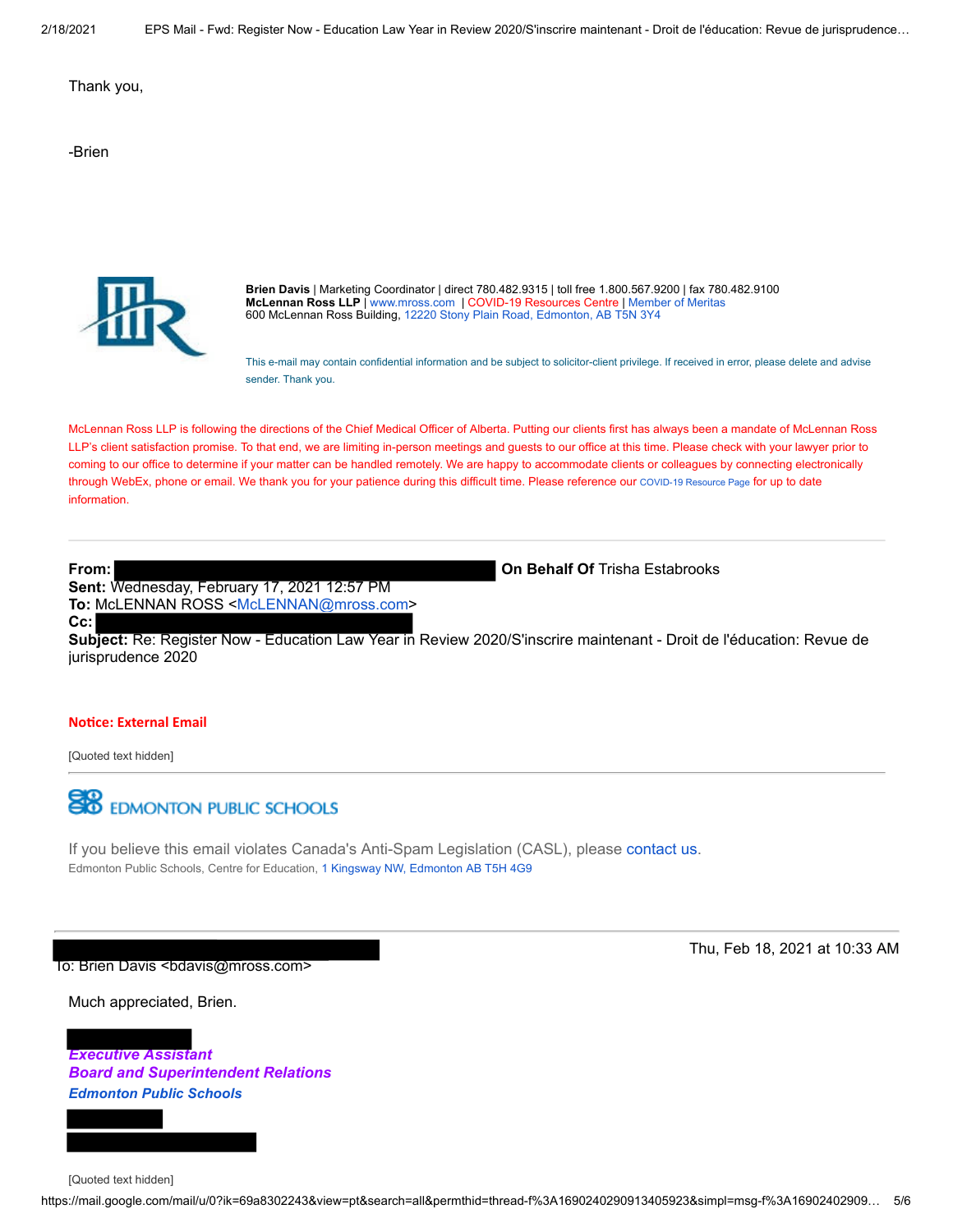### **Survivors and Thrivers** FINES **FINES AND THE SURFEY ASSESSED AT A RESISTING A SURFE** FWEA-PRUR-TG021

TIME & LOCATION

March 25, 2021 at 12:00 p.m. MDT Via Zoom

TICKET TYPE & PRICE

Survivors and Thrivers – \$92.25

ORDERED BY

Trisha Estabrooks

ORDER DATE Mar. 3, 2021

. . . . . . . . . . .

**DEAR GUEST,**

With each ticket you get one link. If you wish to have more than one person please register more than one ticket. Also once again recordings will be available for ONE WEEK following each session. If you miss the live session you need to email us and we will send the link to you to watch on our own time. Once the week after that speaker the new recoding will go live and the previous one will be removed.

**SURVIVORS AND THRIVERS** March 25th - April 29th<br>Thursday's @ Noon MST



TICKET NO.

ORDER NO.

FWEA-PRUR-TG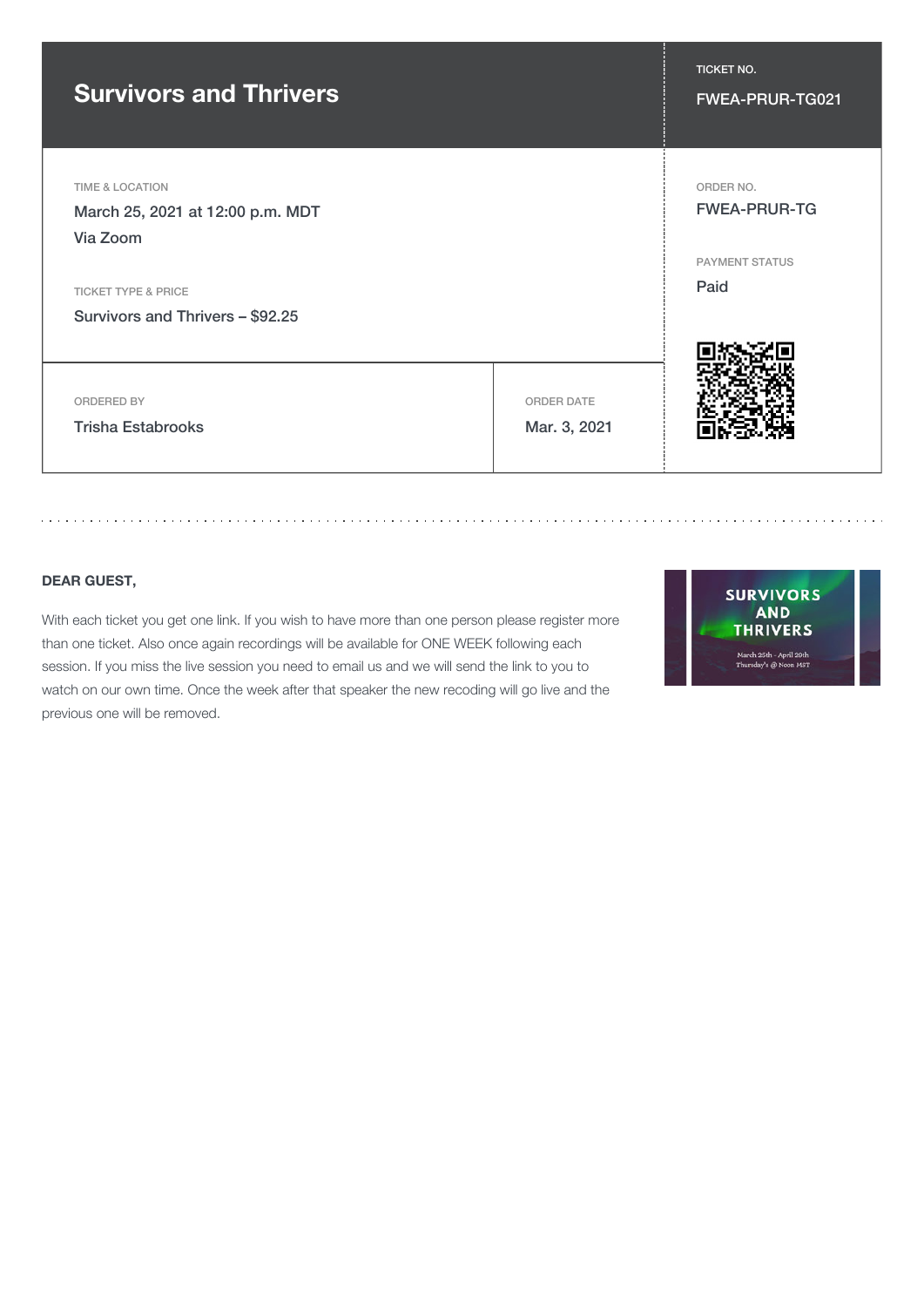

### **Fwd: Thanks for registering! Here are your tickets**

3 messages

**Trisha Estabrooks** <trisha.estabrooks@epsb.ca> Wed, Mar 3, 2021 at 3:25 PM

Thanks for registering me. Could you put the dates in my calendar for me? Thanks, Trisha.

---------- Forwarded message --------- From: **Survivors and Thrivers** <notifications@wixevents.com> Date: Wed, Mar 3, 2021 at 11:17 AM Subject: Thanks for registering! Here are your tickets To: <trisha.estabrooks@epsb.ca>

Thank you for registering to our event! Your tickets are attached to this email. Don't forget to bring them.

We're looking forward to seeing you there.

Here are the details:

*Survivors and Thrivers March 25, 2021 at 12:00 p.m. MDT Via Zoom* 

*Add to my Google Calendar*

Learn more about this event

-- *Trisha Estabrooks Board Chair, Trustee Ward D Edmonton Public School Board* ᐊᒥᐢᑿᒌᐚᐢᑲᐦᐃᑲᐣ (Amiskwacîwâskahikan), Treaty 6 Territory *cell: 780 292 5215 office: 780 429 8016 @TrishEstabrooks* 



**Tickets.pdf** 194K

To: Trisha Estabrooks <trisha.estabrooks@epsb.ca>

Already in there!

*t*

*Executive Assistant Board and Superintendent Relations Edmonton Public Schools*

Wed, Mar 3, 2021 at 3:36 PM